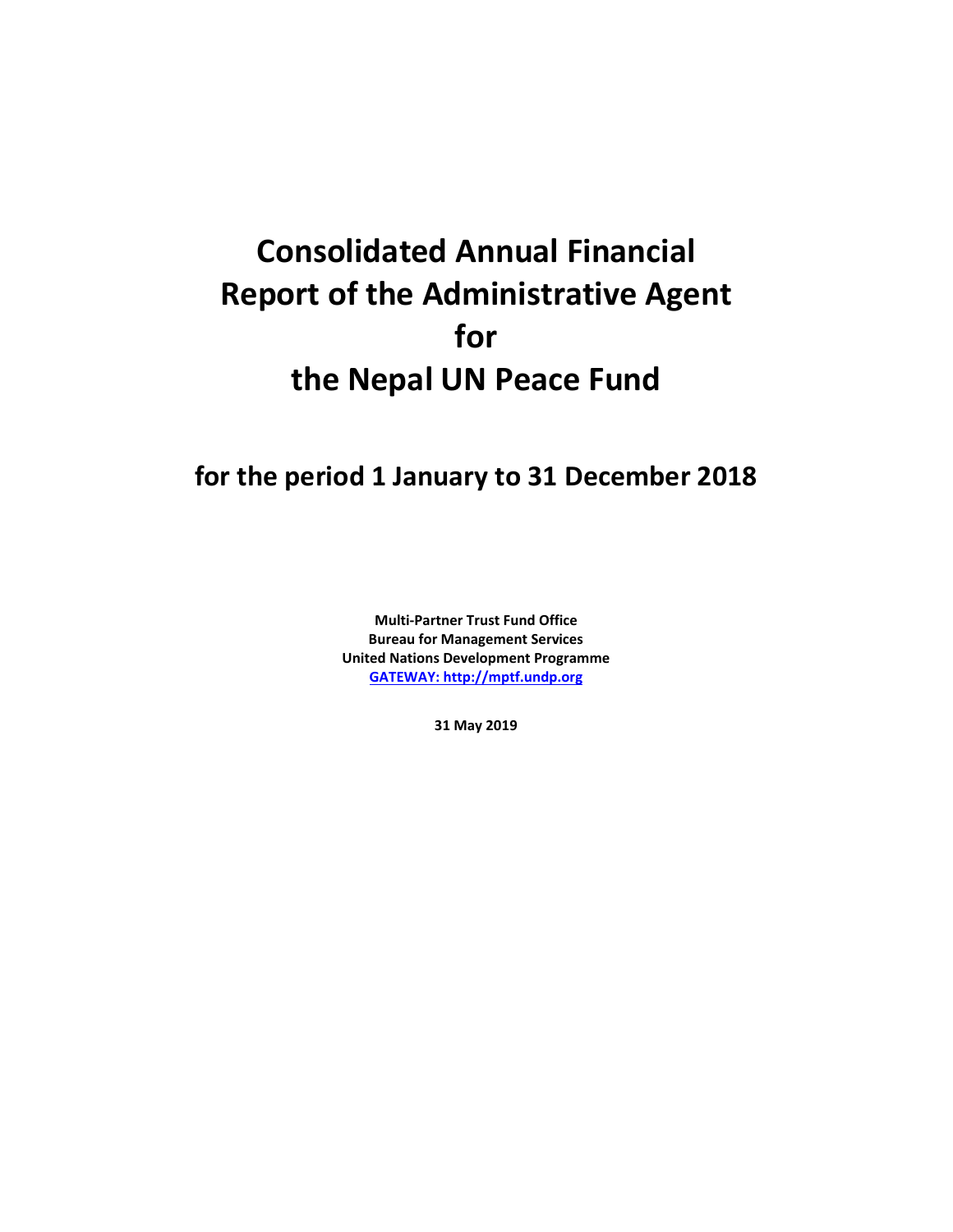#### **PARTICIPATING ORGANIZATIONS CONTRIBUTORS**























Food and Agriculture Organization

International Labour Organisation

International Organization for Migration

Office of the UN High Commissioner for Human Rights

United Nations Development Programme

United Nations Educational, Scientific and Cultural Organization

United Nations Population Fund

United Nations Children's Fund

UN Office for Project Services

UNWOMEN

World Food Programme





DENMARK

CANADA



DEPARTMENT FOR INTERNATIONAL DEVELOPMENT (DFID)



NORWAY



SWISS AGENCY FOR DEVELOPMENT & **COOPERATION**